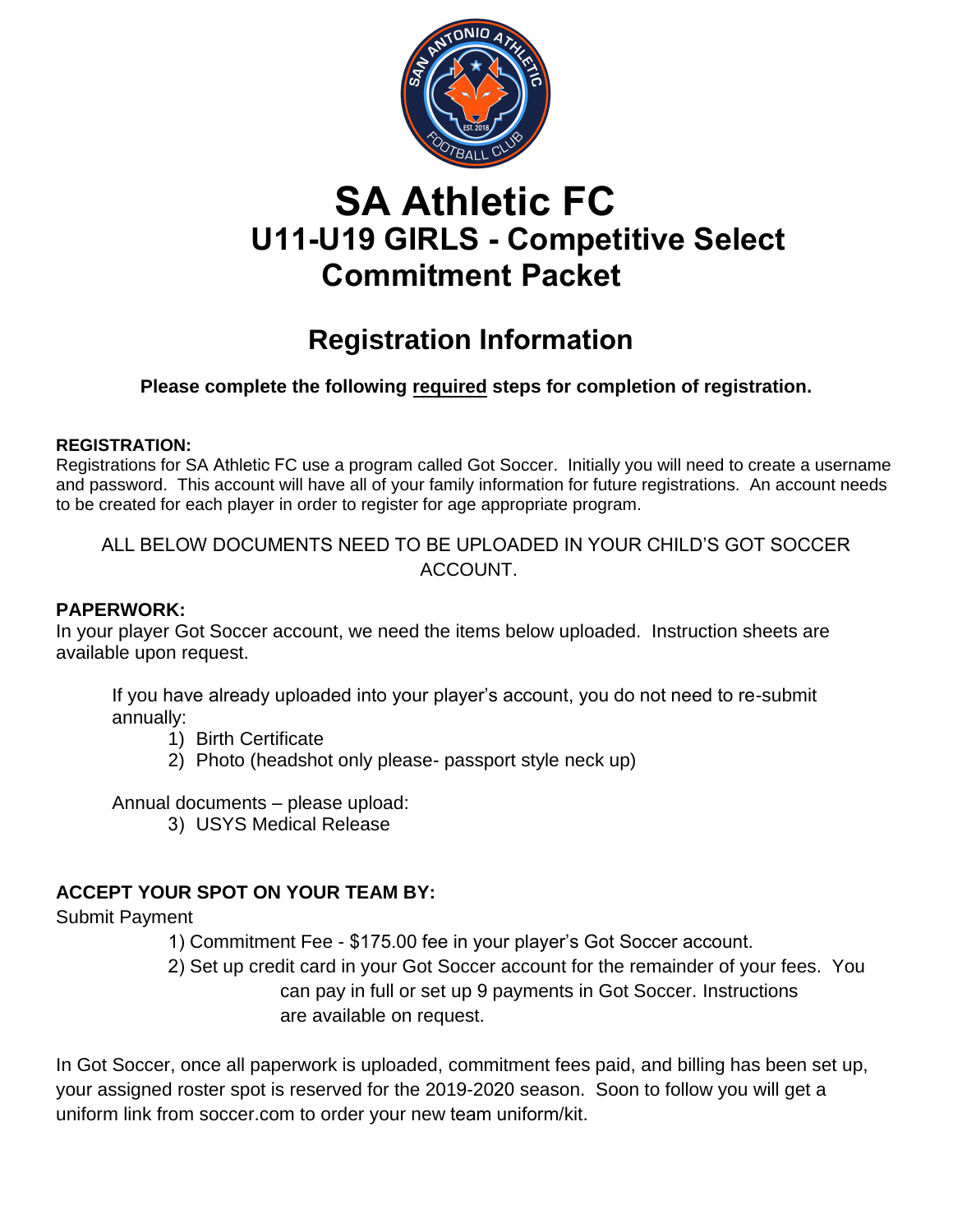*Welcome to the SA Athletic FC U11-U19 Girls Competitive Select Program. We are excited you made the choice to come and participate for the 2019-2020 soccer season!*

*We are confident that our coaching staff is the best in San Antonio. SA Athletic FC brings the highest quality of training, a player-centered environment and a commitment to the long-term development of each player!* 

## **2019-2020 SA Athletic FC - U11 - U19 Girls Competitive Select Player Commitment Agreement**

#### **Important Information:**

I/We understand that this commitment is for the Fall 2019 through Spring 2020. Application is hereby made for registration of a player as a member of the SA Athletic FC for the 2019-2020 soccer year. This is to include any scrimmages, games, tournaments, and/or showcases the team participates in throughout the entire season (August through June).

I/We understand that the selection and team placement of players shall be at the sole and absolute discretion of the SA Athletic FC coaching staff. The continued participation of a player is contingent upon the player and family abiding by the rules, agreements, and policies (including Parent and Player guidelines and responsibilities found in the Player & Parent Handbook, online), the Alamo Area Youth Soccer Association (AAYSA), Western District Division One Association (WDDOA), the South Texas Youth Soccer Association (STYSA), and the United States Soccer Federation (USSF).

Any player rostered to a SA Athletic FC team is considered by the club a SA Athletic FC player throughout the year. If the coaching staff feels movement between teams is necessary to benefit the overall development of the player, team, and club, such movement between teams can be initiated by the coaching staff anytime the rosters are open and league rules permit player movement. Players have the right to refuse to move, although doing so and going against the qualified guidance of the SA Athletic FC coaching staff is not encouraged.

#### **Player/Parent Handbook:**

The Player/Parent Handbook is found online on our website. It contains all information regarding SA Athletic FC policies and procedures. All players and their families are expected to abide by and support the policies and procedures included therein. For additional questions please follow the communication channels identified in the handbook and contact your team coach, program director, or the administrative office.

Again, thank you for participating and becoming a member in the SA Athletic FC 2019-2020 Girls Competitive Select Program.

#### **Expectations and Requirements:**

All players are expected to meet a high standard of commitment. Players are expected to attend all practices and participate in all league games and tournaments scheduled for their assigned team.

Division I, Super II, and Division II coaches will make every effort (but are NOT REQUIRED) to play each player at least 50% of each game, except when players are injured, ill, and ineligible because of an overdue fee balance, or attendance or disciplinary reasons.